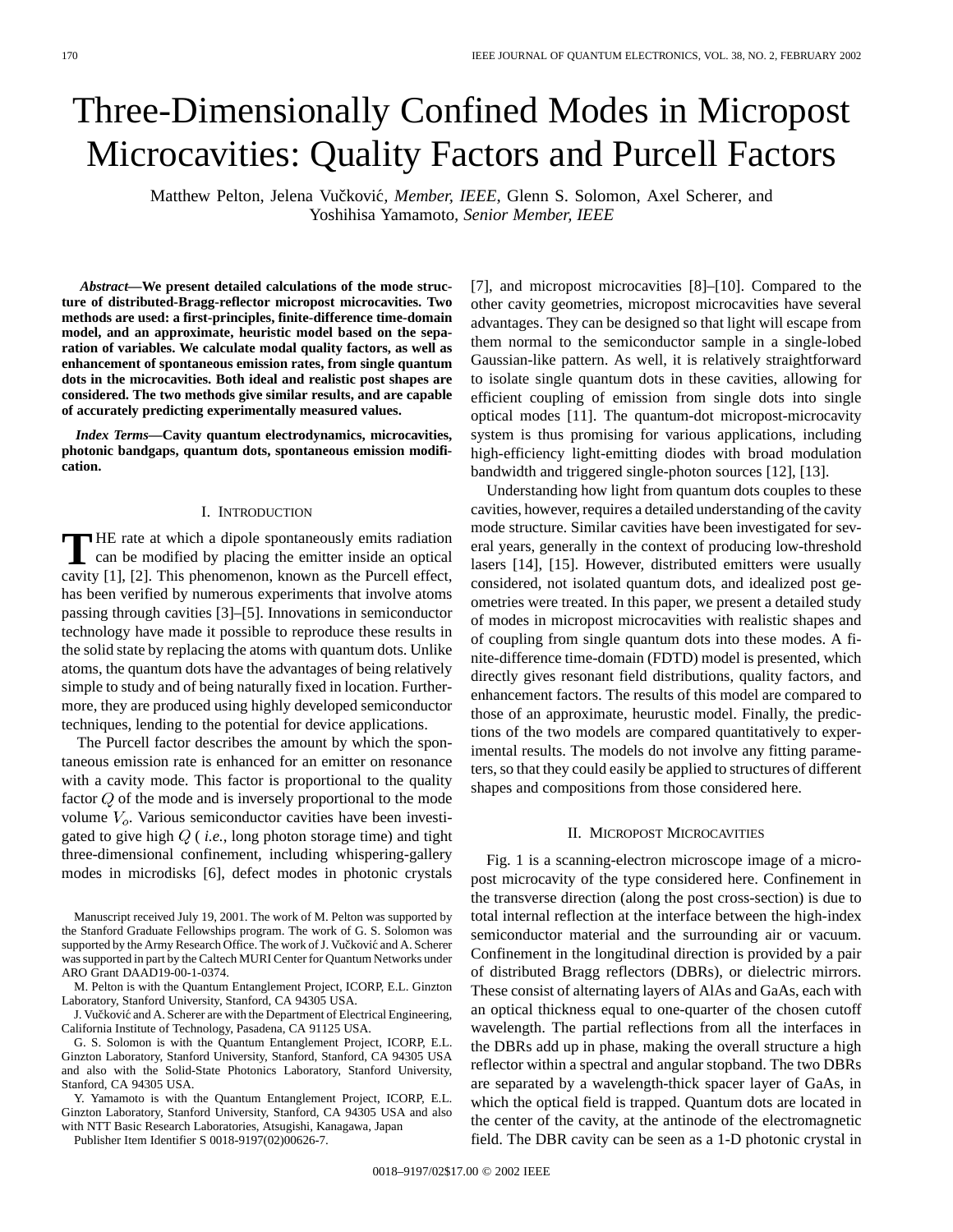

Fig. 1. Scanning-electron microscope image of a micropost microcavity. The diameter at the top of the post is 0.5  $\mu$ m.

a waveguide, with the spacer layer acting as a crystal defect. In this sense, the cavity modes are analogous to defect modes in other 1-D photonic crystals [16].

The structure is fabricated as follows. Planar DBR mirrors are deposited epitaxially on a GaAs wafer by molecular-beam epitaxy (MBE), which allows for precise control over layer thickness. The spacer layer is grown with a taper, so that the cavity resonant wavelength varies across the wafer. A layer of InAs quantum dots is grown in the center of the spacer layer during the same MBE deposition. Epitaxy of InAs on GaAs leads to the formation of defect-free nanometer-scale islands, which form spontaneously after the deposition of a planar wetting layer in order to relieve strain [17]–[19]. Carriers are trapped in the islands because of the bandgap difference between the two materials. Due to the small size of the dots, only discrete energy levels are allowed, which, in turn, means that optical transitions occur only at discrete wavelengths. The dots are grown at a relatively low density of about 75  $\mu$ m<sup>-2</sup>, so that they can be easily isolated.

Following the MBE growth, a metal mask is deposited on the sample surface using electron-beam lithography followed by a liftoff process. The sample is then etched in an electroncyclotron resonance (ECR) plasma etcher. In this process, a low-temperature, low-density mixture of argon, chlorine, and boron trichloride gases is ionized by microwaves at the ECR

frequency. The resulting plasma is magnetically confined above the sample, and ions are accelerated toward the sample by an applied radio-frequency field. This gives an anisotropic etch, allowing high-aspect-ratio structures to be formed. However, an unavoidable by-product of the etch is undercutting of the posts, as can be seen in Fig. 1. We believe that this undercut is the result of sample heating by ion bombardment during the etch. When calculating mode structure, it is important to consider the tapered shape of the posts. Also important is the fact that the etch in these structures extends only through the top DBR stack, the spacer layer, and part of the lower stack.

## III. FDTD MODEL

The only way to accurately model optical modes in such a complex structure as described above is to numerically solve Maxwell's equations. One of the most popular ways of doing so is the FDTD method, proposed by Yee in 1966 [20]. This method is based on a discretization of the differential form of Maxwell's equations. More explicitly, the following two Maxwell's equations are solved numerically:

$$
\mu_o \frac{\partial \mathbf{H}}{\partial t} = -\nabla \times \mathbf{E}
$$

$$
\epsilon \frac{\partial \mathbf{E}}{\partial t} = \nabla \times \mathbf{H}
$$
(1)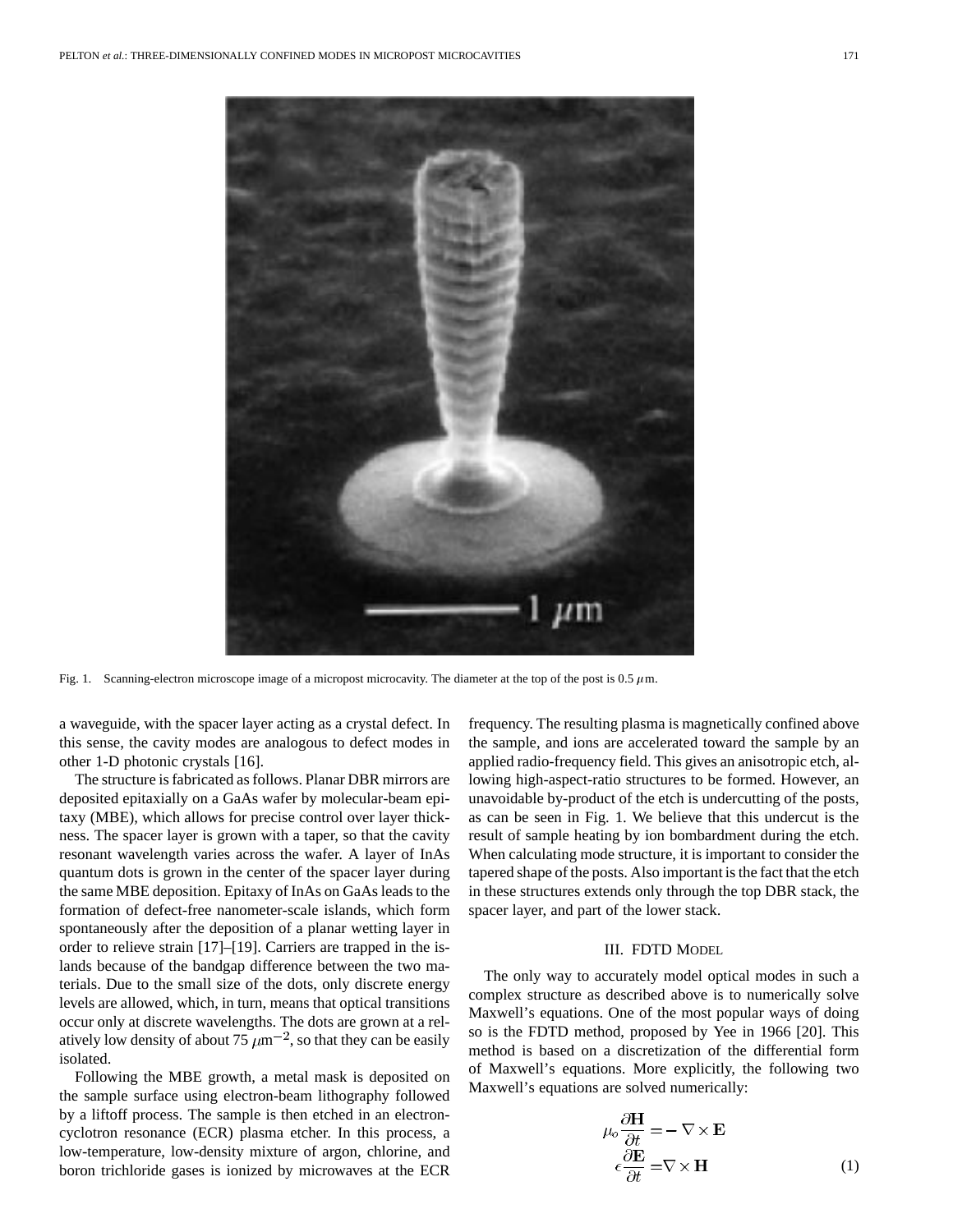

Fig. 2. Electric field intensity for the fundamental mode of a micropost microcavity with a top diameter of 0.5  $\mu$ m. The intensity is represented by grayscale shading. Half a longitudinal cross-section of the post is shown. The 3-D intensity distribution can be obtained by rotating around an axis running down the center of the post (left-hand side of the figures). Lines represent interfaces between different materials. The field in (a) is calculated by the FDTD method for an ideal post, where the sidewalls are straight and the etch extends completely through the lower mirror. (b) Corresponding field near the center of the post calculated by the approximate method. (c) Field calculated by the FDTD method for realistic posts, where the sidewalls are tapered and the etch only extends partially through the lower mirror.

where  $E$  and  $H$  are the electric and magnetic fields, respectively, and  $\epsilon$  is the dielectric constant of the medium. A Cartesian spatial grid is defined with increments  $\Delta x$ ,  $\Delta y$ , and  $\Delta z$ , and a time increment  $\Delta t$  is also defined. Any field  $F(x, y, z, t)$  can then be written in discretized form as  $F^{n}(i, j, k) = F(i\Delta x, j\Delta y, k\Delta z, n\Delta t)$ . The electric and magnetic fields are defined on two grids that are offset by half a step in time and space. The fields can then be alternately advanced in time, using a leapfrog method. Six coupled finite-difference equations are solved, one for each of the components of the electromagnetic fields. For example, the  $z$ -component of the electric field is given by (2), shown at the bottom of the page. The computational mesh is truncated by placing a nonreflecting absorber at all boundaries [21].

We use this method to determine the modes of a micropost microcavity. An initial field distribution is applied to the analyzed structure, and the fields are subsequently evolved in time. We record the time evolution of the field at a point of low symmetry, and take the fast Fourier transform of the resulting time series to get the cavity mode spectrum. We then identify a mode of interest with frequency  $\omega_o$ . The mode is isolated by convolving the field in time (at each point of the computational domain) with an oscillating function of frequency  $\omega_o$ . In the frequency domain, this convolution corresponds to the application of a band-pass filter with central frequency  $\omega_o$  and with a linewidth determined by the boundaries of the convolution integral. We ignore mode polarization in this analysis, so that any pair of polarization-degenerate modes will be treated as one mode.

We can take advantage of the rotational symmetry of the cavities to make the calculations more efficient, reducing the order of the computer memory requirements from  $N^3$  to  $N^2$ , where  $N$  represents a linear dimension of the computational domain [22]. In this case, each simulation performed by the cylindrical FDTD algorithm is for a particular value of the azimuthal mode number  $m$ .

The flexibility of the FDTD method allows simulation of both ideal structures with straight walls and realistic structures with posts that are undercut as a result of etching. We take the refractive indices of GaAs and AlAs to be 3.57 and 2.94, respectively, and the thicknesses of GaAs and AlAs mirror layers to be 70 and 85 nm, respectively. The central GaAs spacer layer is 280-nm thick and is sandwiched between 15 mirror pairs on top and 30 mirror pairs on bottom. The entire structure rests on a GaAs substrate. Absorption losses are neglected. The spatial discretization is performed with a 5-nm mesh. For ideal structures, we assume straight walls and etching through the entire bottom mirror. For tapered structures, the etch extends through only the top two pairs of the bottom mirror. Also, in these realistic posts, the cavity diameter is constant for only 550 nm on top, after which it changes linearly with a slope of approximately  $4^{\circ}$  with respect to the micropost axis.

Fig. 2 shows the calculated electric field intensity of the lowest order mode in structures with a cavity diameter of 0.5  $\mu$ m at the top of the post. Fig. 2(a) shows an ideal post, while

$$
E_z^{n+1}(i,j,k+\frac{1}{2}) = E_z^n(i,j,k+\frac{1}{2}) + \frac{\Delta t}{\epsilon(i,j,k+\frac{1}{2})}
$$
  
 
$$
\cdot \left[ \frac{H_y^{n+\frac{1}{2}}(i+\frac{1}{2},j,k+\frac{1}{2}) - H_y^{n+\frac{1}{2}}(i-\frac{1}{2},j,k+\frac{1}{2})}{\Delta x} - \frac{H_x^{n+\frac{1}{2}}(i+\frac{1}{2},j,k+\frac{1}{2}) - H_x^{n+\frac{1}{2}}(i,j-\frac{1}{2},k+\frac{1}{2})}{\Delta y} \right].
$$
 (2)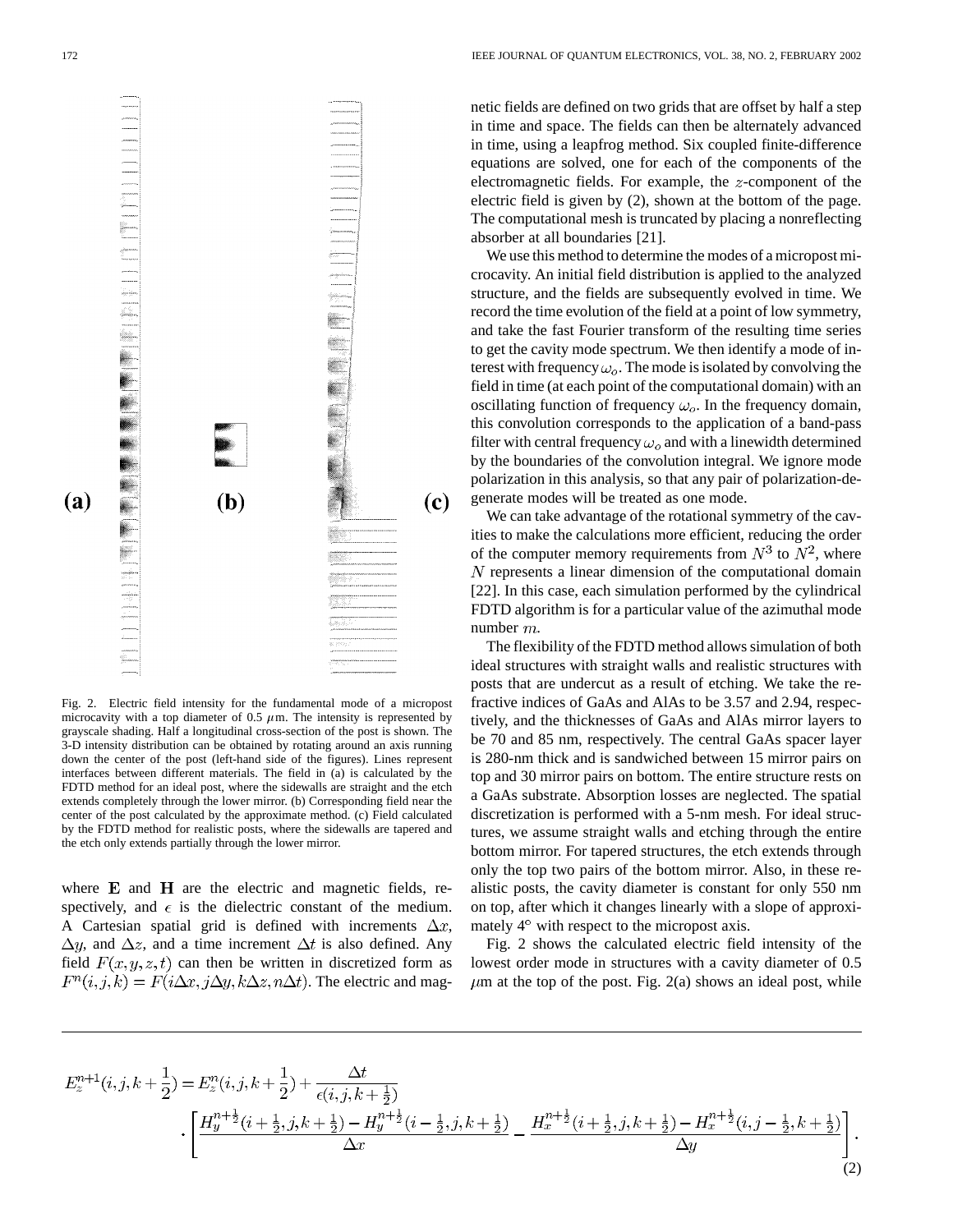TABLE I QUALITY FACTOR  $Q$  and RESONANCE WAVELENGTH  $\lambda$  for the FUNDAMENTAL MODES OF IDEAL AND REALISTIC MICROPOST MICROCAVITIES, AS CALCULATED BY THE FDTD METHOD

| Diameter  | Ideal  | Ideal          | Realistic | Realistic      |
|-----------|--------|----------------|-----------|----------------|
| $(\mu m)$ | Q      | $\lambda$ (nm) | Q         | $\lambda$ (nm) |
| 0.5       | 5000   | 920            | 166       | 915            |
| 1.0       | 7000   | 976            | 440       | 962            |
| 2.0       | 11 500 | 993            | 2500      | 992            |
| $\infty$  | 12 000 | 1000           |           |                |

Fig. 2(c) shows a realistic post. A significant difference in the field distribution can be seen between the two posts.

The quality factor of a mode is determined by two independent methods: 1) the decay time constant for energy stored in the mode and 2) the ratio of the energy stored in the cavity, multiplied by the mode frequency, to the power lost by radiation outside the cavity. Table I lists the values of  $Q$  calculated for the fundamental modes of ideal posts with three different diameters. It can be seen that the quality factor decreases as the posts get smaller. This is due to the blue shift in the fundamental mode, also indicated in Table I. As the post diameter decreases, the mode becomes more tightly confined, and its wavelength decreases. The resonance wavelength is, thus, no longer the wavelength for which the DBRs were designed. At the same time, the effective incident angle of light on the DBRs increases. Both these effects cause the effective mirror reflectivity to decrease slightly.

A much more dramatic decrease in quality factor is seen when we consider posts of realistic shape, as indicated in Table I and Fig. 3. As can also be seen, the blue shift is similar to that for ideal posts; the wavelength shift thus cannot account for the degradation of  $Q$ . The additional loss in these posts is due to diffraction in the lower DBR. Light making a longitudinal round-trip in the cavity penetrates a certain distance into the unetched portion of the lower DBR before being reflected back. As it does so, it diffracts outwards, so that only a certain fraction of the light is recaptured in the post. This is also manifested in the significant field intensity outside of the lower portion of the realistic post in Fig. 2(c)

The analysis of Purcell factors is based on a method presented in [23]. The total radiated power is calculated for a classical dipole in the cavity and for a dipole in bulk material. The ratio of these powers gives the Purcell factor. Fig. 4(a) shows the Purcell factors calculated for single quantum dots on resonance with the fundamental mode of cavities with realistic shapes. The quantum dots are assumed to be located near the center of the posts. The degradation in  $Q$  is seen to overtake the reduction in mode volume, reducing the Purcell factor as the post diameter decreases. Nonetheless, significant enhancement of spontaneous emission rate is seen for posts of all sizes.

#### IV. APPROXIMATE MODEL

The FDTD calculations are demanding in terms of computer resources and processing time. We, therefore, developed an ap-



Fig. 3. Quality factor and resonance wavelength for the fundamental modes of realistic micropost microcavities. Points indicate values calculated by the FDTD method, and solid lines indicate values calculated by the approximate method.

proximate, heuristic model, in an attempt to reproduce the major results in a simpler fashion. We followed Panzarini and Andreani [24] and assumed that the field distribution can be separated into two parts, one that depends only on the transverse coordinates r and  $\theta$ , and one that depends only on the longitudinal coordinate z; i.e.,  $E(r, \theta, z) = E_r(r, \theta) E_z(z)$ .

The longitudinal field dependence is calculated using a standard transfer-matrix method [25]. We consider a plane wave incident on a planar structure in the normal direction. The fowardand backward-propragating amplitudes at any point constitute a two-component vector. The field vector  $\mathbf{v}'$  after the boundary can be determined from the field vector  $\bf{v}$  before the boundary by multiplying by the appropriate transfer matrix:  $v' = Mv$ , where

$$
\mathbf{M} = \frac{1}{2} \begin{bmatrix} 1 + \frac{k_2}{k_1} & 1 - \frac{k_2}{k_1} \\ 1 - \frac{k_2}{k_1} & 1 + \frac{k_2}{k_1} \end{bmatrix} . \tag{3}
$$

In this matrix,  $k_1$  and  $k_2$  are the wavenumbers before and after the boundary, respectively. Propagation through a uniform layer of thickness  $l$  is likewise described by a transfer matrix

$$
\mathbf{M} = \begin{bmatrix} e^{ikl} & 0\\ 0 & e^{-ikl} \end{bmatrix} . \tag{4}
$$

The product of successive matrices  $M_nM_{n-1} \ldots M_2M_1$  gives the relation between the fields at any two points in the structure. The field distribution in the longitudinal direction can thus be calculated. It has a maximum in the center of the spacer layer, and decays over an effective penetration depth  $l_{\text{eff}}$  in the DBR's. An effective refractive index  $n_{\text{eff}}$  can be calculated by taking an average of the material indices across the planar structure, weighted point by point by the electric field intensity.

The field in the transverse direction is then determined by considering an infinitely long, cylindrical, dielectric waveguide with refractive index  $n_{\text{eff}}$ . Modes of this waveguide can be determined by the usual application of boundary conditions [26]. This results in a characteristic equation with multiple solutions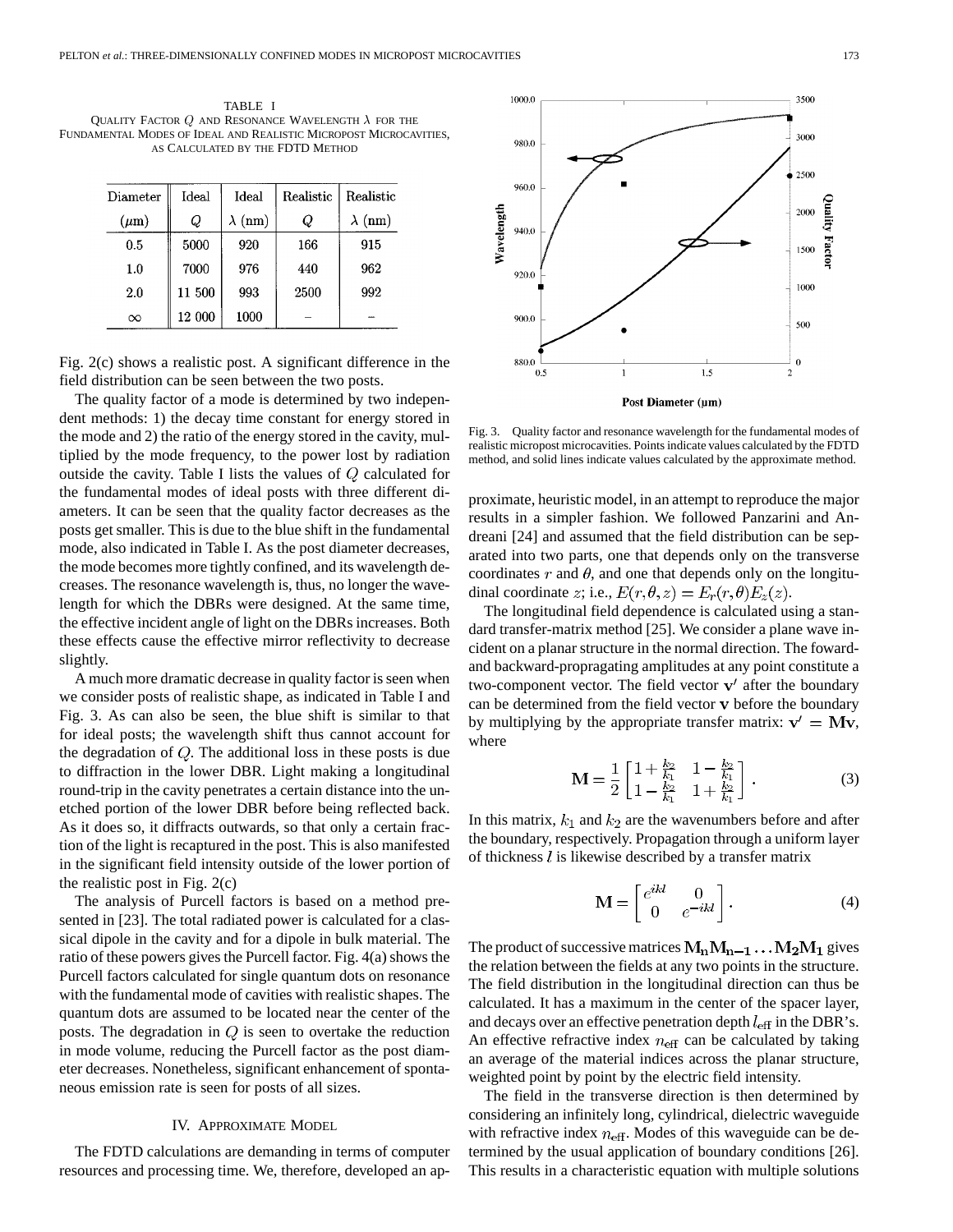

in general, each one corresponding to a waveguide mode. The boundary conditions also give the field distribution in the plane. For example, the fundamental  $HE_{11}$  mode has the following transverse electric field profile:

$$
\mathbf{E}_{\mathbf{t}}(r,\theta) \propto \begin{Bmatrix} J_0(\beta r) \\ K_0(\beta r) \end{Bmatrix} (\hat{\mathbf{x}} - i\hat{\mathbf{y}})
$$
 (5)

where  $J_0$  and  $K_0$  are zeroth-order Bessel functions of the first and second kind, respectively, and the transverse wavenumber  $\beta$  is obtained from the characteristic equation. In this equation, the top line refers to fields inside the waveguide, and the bottom line to fields outside the waveguide. The overall wavenumber  $k$ can be obtained by assuming that the longitudinal wavenumber is unchanged from the unguided value  $k_o: k \approx \sqrt{k_o^2 + \beta^2}$ . This allows, for example, the resonance wavelength of the  $HE_{11}$ mode to be determined, as shown in Fig. 3. The blueshift with decreasing post diameter is seen to be similar to that calculated by the FDTD method.

Once the longitudinal and transverse fields have been calculated, they are multiplied together point by point to give the 3-D field distribution. Fig. 2(b) shows the field intensity calculated for the fundamental mode near the center of a post with a diameter of 0.5  $\mu$ m. The distribution is quite similar to the results of the FDTD calculations for the ideal post. In addition, the Bessel function describing the transverse field dependence is well approximated by a Gaussian, meaning that light that escapes through the top of the post is emitted in a Gaussian-like traveling wave. This allows for efficient couping to optical fibers and other downstream elements.

This model, though, treats the post as a quasiinfinite waveguide, and thus does not account for diffraction loss in the lower DBR. The loss must added to the model heuristically. A wave with an initial transverse profile given by the waveguide mode is allowed to propagate freely for twice the DBR penetration depth  $l_{\text{eff}}$ . This represents spreading of the field as it penetrates into the unetched lower mirror and is reflected back to the post. The overlap integral between the propagated field and the waveguide mode is then calculated, giving the fraction of the wave that is recaptured by the post. The remainder is taken to be an additional reflection loss in the lower DBR. Although this theory is approximate, it reproduces well the modal quality factors determined by the FDTD method, as seen in Fig. 3. This lends support to our interpretation of the mechanism for degradation of  $Q$  in realistic posts.

Once the field distribution and quality factor have been calculated, the Purcell factor can be determined, according to the following formula:

$$
\frac{\gamma}{\gamma_0} = \frac{Q\lambda^3}{2\pi^2 n_{eff}^3 V_0} + f \tag{6}
$$

where  $\lambda$  is the cavity resonant wavelength, and we have assumed zero detuning between the quantum dot emission and the cavity resonance. The mode volume  $V<sub>o</sub>$  is calculated by integrating the field intensity over space and normalizing by the peak intensity. The decay rate into leaky modes is  $f\gamma_o$ . Loss into unguided modes is taken to consist of two parts: light incident on the DBRs at an angle greater than the limit of the angular stopband, and light incident on the post edges at an angle less than the critical angle for total internal reflection. For posts with small diameters, only the second factor contributes; in this case,  $f$  is constant at about 0.3.

Purcell factors calculated by this method are shown in Fig. 4(a). General agreement with the FDTD results is seen. This means that the heuristic model gives a relatively simple method for estimating the coupling between quantum dots and modes of realistic micropost microcavities.

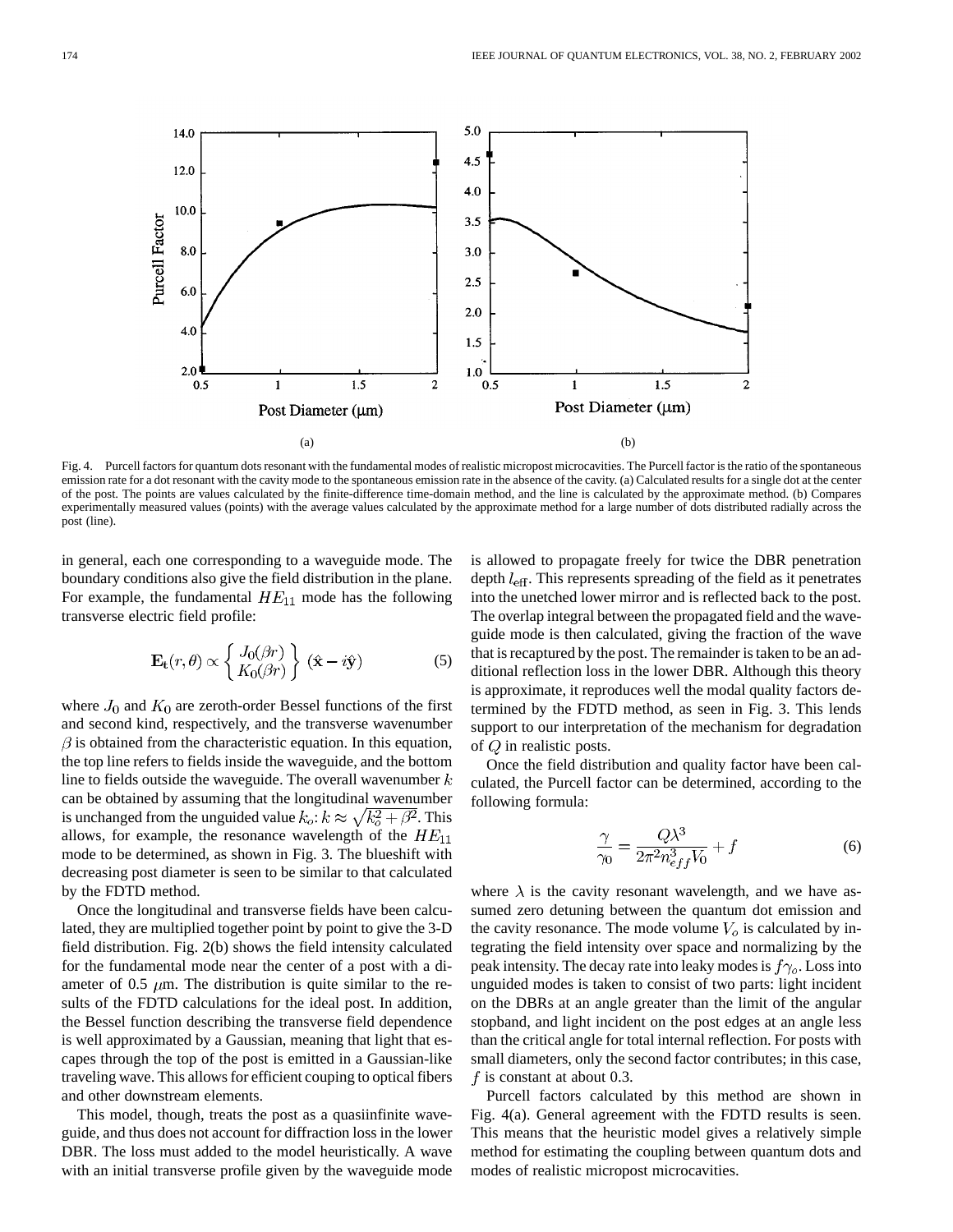$EH_{01}$   $HE_{21}$   $HE_{01}$ 

 $EH_{11}...$ 

 $HE_{12}$ 

 $\widetilde{\text{HE}}_{21}$ ...

 $HE_{02}...$ 

1.340

 $EH_{31}$ ...

EH. HE. EH.

 $\cdots$  HE

1.345

 $HE_{03}...$ 

 $HE_{11}$ 

1.330

intensity (arbitrary units)

Fig. 5. Photoluminescence from a micropost microcavity with diameter 6  $\mu$  m, which contains a large number of quantum dots. The cavity modes are labeled according to the transverse waveguide modes in the approximate theory. The arrows are at the calculated resonance wavelengths.

Energy (eV)

1.335

#### V. COMPARISON OF MODELS TO EXPERIMENTAL RESULTS

Finally, we would like to test our models by comparing their predictions to experimental results [11]. We fabricated micropost microcavities containing quantum dots, as described in Section II. The sample was held near a temperature of 4 K in a continuous-flow liquid-helium cryostat. Electron-hole pairs were created in the GaAs matrix surrounding the dots by excitation with pulses from a mode-locked Ti:sapphire laser. The carriers are trapped in the dots and relax to the ground state, where they recombine radiatively. The emitted light is analyzed by a spectrometer.

Larger posts contain many dots with varying sizes and shapes. The luminescence is thus inhomogeneously broadened over a large energy range. This broadband emission is filtered by the cavity modes, so that several narrower lines are observed in the radiation from the posts. The quality factor of the modes can be determined from the linewidths of these resonances. A sample spectrum from a post with diameter of 6  $\mu$ m is shown in Fig. 5. The arrows indicate resonance wavelengths calculated by the approximate method, labeled according to the transverse waveguide modes.

Smaller posts, on the other hand, contain only a small number of dots, and luminescence occurs only in narrow, discrete quantum-dot lines. For high excitation power, however, these quantum-dot lines are accompanied by a weaker broadband fluorescence. The origin of this continuum luminescence is unclear; one possibility is that it results from partially localized states in the wetting layer [27]. Regardless of its source, the broadband emission is filtered by the cavity mode, allowing a measurement of cavity linewidth.

The quality factors as determined from the measured linewidths are plotted in Fig. 6. The values for posts with larger diameters are seen to be lower than those in Fig. 3. This is partially due to imperfections in the MBE-grown DBR mirrors, including roughness at the AlAs/GaAs interfaces and deviations between designed and actual layer thicknesses. It is also



due to the taper in the cavity spacer layer. The nonideal DBRs are accounted for phenomenologically in the approximate theory by introducing additional reflection losses in the top and bottom DBRs. The magnitude of these losses is set to match the independently measured  $Q$  of 2300 for the planar cavity. The results of the approximate theory with this additional loss factor are also shown in Fig. 6, and are seen to agree well with experimental results. Note that the FDTD method predicts the experimentally observed  $Q$  for posts with diameters of 0.5  $\mu$ m, where the diffraction loss dominates over imperfections in the DBRs. This indicates that, in practice, quality factors of small posts are limited by diffraction losses, and not by other phenomena such as sidewall scattering or imperfect DBRs.

For measurements of recombination rate, the emitted light is sent through a spectrometer to a streak camera, giving time- and frequency-resolved luminescence intensities. The time traces are integrated over a narrow window around the resonance frequency, and an exponential is fitted to the latter part of each of the resulting curves. The time constants of these exponentials gives the radiative lifetimes of quantum dots in the posts. By comparing to the independently-measured lifetime of 1.3 ns for quantum dots without microcavities, the Purcell factor can be obtained. The measured Purcell factors are shown in Fig. 4(b). For post diameters larger than 0.5  $\mu$ m, the measured Purcell factors are smaller than the theoretical values plotted in Fig. 4(a). In these posts, several dots are resonant with the cavity mode, and their radial location in the dot is unknown. Rather than considering a single dot on resonance with the post, then, we must average the Purcell factor for different radial locations of the dot. This is added to the approximate theory, and the results are shown in Fig. 4(b). Good agreement with experimental data is seen. It is worth noting that the radially-averaged Purcell factor reaches a maximum at a post diameter of about 0.6  $\mu$ m, unlike the Purcell factor for a single dot at the center of the post, which decreases monotonically with post diameter.

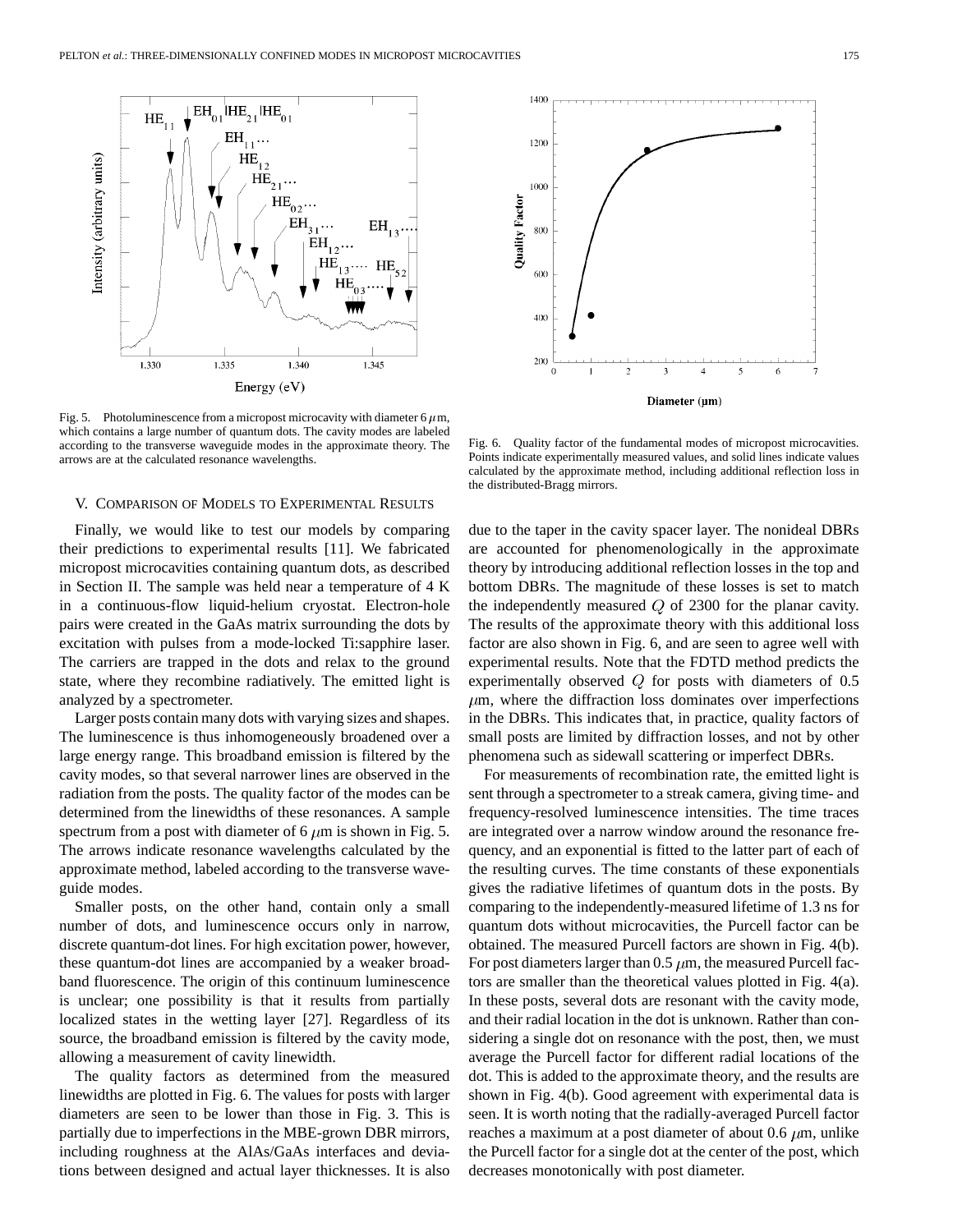### VI. CONCLUSION

We have used finite-difference time-domain simulations to model the optical mode characteristics of ideal and realistic micropost microcavities. We are able to accurately predict quality factors of modes in posts, as well as modification of spontaneous-emission lifetime of single quantum dots inside the microcavities. An approximate theory has been developed, which reproduces the main features of the FDTD model and of experimental results. This allows us to say with confidence that micropost microcavities are a good system for achieving significant coupling between discrete optical modes and quantum-dot excitons. In all cases, agreement between theory and experiment is obtained with no fitting parameters. The theories can thus immediately be extended to structures with different shapes and compositions.

The calculations have also demonstrated that the limitation in coupling single quantum dots to modes of micropost microcavities has been the shape of the posts, which results in diffraction loss in the lower mirror. By improving the semiconductor process used to make the microposts, it should be possible to approach ideal, straight-walled posts that extend completely through the lower DBR stack. This will give greater lifetime modification: FDTD calculations predict a Purcell factor of as much as 147 for ideal posts with a diameter of 0.5  $\mu$ m. Optimization of the design of the micropost microcavities should improve the quality factor and increase the coupling to quantum dots even further, allowing new physical phenomena to be observed.

#### ACKNOWLEDGMENT

The authors thank H. Deng for valuable assistance.

#### **REFERENCES**

- [1] E. M. Purcell, "Spontaneous emission probabilities at radio frequencies," *Phys. Rev.*, vol. 69, p. 681, 1946.
- [2] K. H. Drexhage, *Progress in Optics*. Amsterdam, The Netherlands: North-Holland, 1974, vol. XII, pp. 165–232.
- [3] P. Goy, J.-M. Raimond, M. Gross, and S. Haroche, "Observation of cavity-enhanced single-atom spontaneous emission," *Phys. Rev. Lett.*, vol. 50, pp. 1903–1906, 1983.
- [4] G. Gabrielse and H. Dehmelt, "Observation of inhibited spontaneous emission," *Phys. Rev. Lett.*, vol. 55, pp. 67–70, 1985.
- [5] R. G. Hulet, E. S. Hilfer, and D. Kleppner, "Inhibited spontaneous emission by a Rydberg atom," *Phys. Rev. Lett*, vol. 55, pp. 2137–2140, 1985.
- [6] B. Gayral, J. M. Gérard, A. Lematre, C. Dupuis, L. Manin, and J. L. Pelouard, "High-Q wet-etched GaAs microdisks containing InAs quantum boxes," *Appl. Phys. Lett.*, vol. 75, pp. 1908–1910, 1999.
- [7] C. J. M. Smith, H. Benisty, D. Labilloy, U. Oesterle, R. Houdre, T. F. Krauss, R. M. De La Rue, and C. Weisbuch, "Near-infrared microcavities confined by two-dimensional photonic bandgap crystals," *Electron. Lett.*, vol. 35, pp. 228–230, 1999.
- [8] B. Ohnesorge, M. Bayer, A. Forchel, J. P. Reithmaier, N. A. Gippius, and S. G. Tikhodeev, "Enhancement of spontaneous emission rates by three-dimensional photon confinement in Bragg microcavities," *Phys. Rev. B*, vol. 56, pp. R4367–4370, 1997.
- [9] J. M. Gérard, B. Sermage, B. Gayral, B. Legrand, E. Costard, and V. Thierry-Mieg, "Enhanced spontaneous emission by quantum boxes in a monolithic optical microcavity," *Phys. Rev. Lett.*, vol. 81, pp. 1110–1113, 1998.
- [10] L. A. Graham, D. L. Huffaker, and D. G. Deppe, "Spontaneous lifetime control in a native-oxide-apertured microcavity," *Appl. Phys. Lett*, vol. 74, pp. 2408–2410, 1999.
- [11] G. S. Solomon, M. Pelton, and Y. Yamamoto, "Single-mode spontaneous emission from a single quantum dot in a three-dimensional microcavity," *Phys. Rev. Lett.*, vol. 86, pp. 3903–3906, 2001.
- [12] P. Michler, A. Kiraz, C. Becher, W. V. Schoenfeld, P. M. Petroff, L. Zhang, E. Hu, and A. Imamoglu, "A quantum dot single-photon turnstile device," *Science*, vol. 290, pp. 2282–2285, 2000.
- [13] C. Santori, M. Pelton, G. S. Solomon, Y. Dale, and Y. Yamamoto, "Triggered single photons from a quantum dot," *Phys. Rev. Lett*, vol. 86, pp. 1502–1505, 2001.
- [14] T. Baba, T. Hamano, F. Koyama, and K. Iga, "Spontaneous emission factor of a microcavity DBR surface-emitting laser," *IEEE J. Quantum Electron.*, vol. 27, pp. 1347–1358, 1991.
- [15] -, "Spontaneous emission factor of a microcavity DBR surface emitting laser. II. Effects of electron quantum confinements," *IEEE J. Quantum Electron.*, vol. 28, pp. 1310–1319, 1992.
- [16] J. S. Foresi, P. R. Villeneuve, J. Ferrera, E. R. Thoen, G. Steinmeyer, S. Fan, J. D. Joannopoulos, L. C. Kimerling, H. I. Smith, and E. P. Ippen, "Photonic-bandgap microcavities in optical waveguides," *Nature*, vol. 390, pp. 143–145, 1997.
- [17] M. Tabuchi, S. Noda, and A. Sasaki, *Science and Technology of Mesoscopic Structures*. New York: Springer-Verlag, 1992, p. 375.
- [18] D. Leonard, M. Krishnamurthy, C. M. Reaves, S. P. Denbaars, and P. M. Petroff, "Direct formation of quantum-sized dots from uniform coherent islands of InGaAs on GaAs surfaces," *Appl. Phys. Lett*, vol. 63, pp. 3203–3205, 1993.
- [19] J. Y. Marzin, J. M. Gérard, A. Izraël, D. Barrier, and G. Bastard, "Photoluminescence of single InAs quantum dots obtained by self-organized growth on GaAs," *Phys. Rev. Lett*, vol. 73, pp. 716–719, 1994.
- [20] K. S. Yee, "Numerical solution to initial boundary value problems involving maxwell's equations in isotropic media," *IEEE Trans. Antennas Propagat.*, vol. AP-14, pp. 302–307, 1966.
- [21] A. Taflove, *Computational Electrodynamics: The Finite-Difference Time-Domain Method*. Norwood, MA: Artech, 1995.
- [22] Y. Chen, R. Mittra, and P. Harms, "Finite-difference time-domain algorithhm for solving Maxwell's equations in rotationally symmetric geometries," *IEEE Trans. Microwave Theory Tech.*, vol. 44, pp. 832–838, 1996.
- [23] Y. Xu, J. Vučković, R. Lee, O. Painter, A. Scherer, and A. Yariv, "Finitedifference time-domain calculation of spontaneous emission lifetime in a microcavity," *J. Opt. Soc. Amer. B*, vol. 16, pp. 465–474, 1999.
- [24] G. Panzarini and L. C. Andreani, "Quantum theory of exciton polaritons in cylindrical semiconductor microcavities," *Phys. Rev. B*, vol. 60, pp. 16 799–16 806, 1999.
- [25] G. Björk, H. Heitmann, and Y. Yamamoto, "Spontaneous-emission coupling factor and mode characteristics of planar dielectric microcavity lasers," *Phys. Rev. A*, vol. 47, pp. 4451–4463, 1993.
- [26] A. W. Snyder and J. D. Love, *Optical Waveguide Theory*. London, U.K.: Chapman & Hall, 1983.
- [27] Y. Toda, O. Moriwaki, M. Nishioka, and Y. Arakawa, "Efficient carrier relaxation mechanism in InGaAs/GaAs self-assembled quantum dots based on the existence of continuum states," *Phys. Rev. Lett.*, vol. 82, pp. 4114–4117, 1999.



**Matthew Pelton** recieved the B.A.Sc. degree in engineering science from the University of Toronto, Toronto, Canada, in 1996. He is currently working toward the Ph.D. degree at Stanford University, Stanford, CA.

Since 1996, he has been a Research Assistant in the Applied Physics Department of Stanford University. His current research interests include cavity quantum electrodynamics with single quantum dots, and single-dot devices, including single-photon emitters.